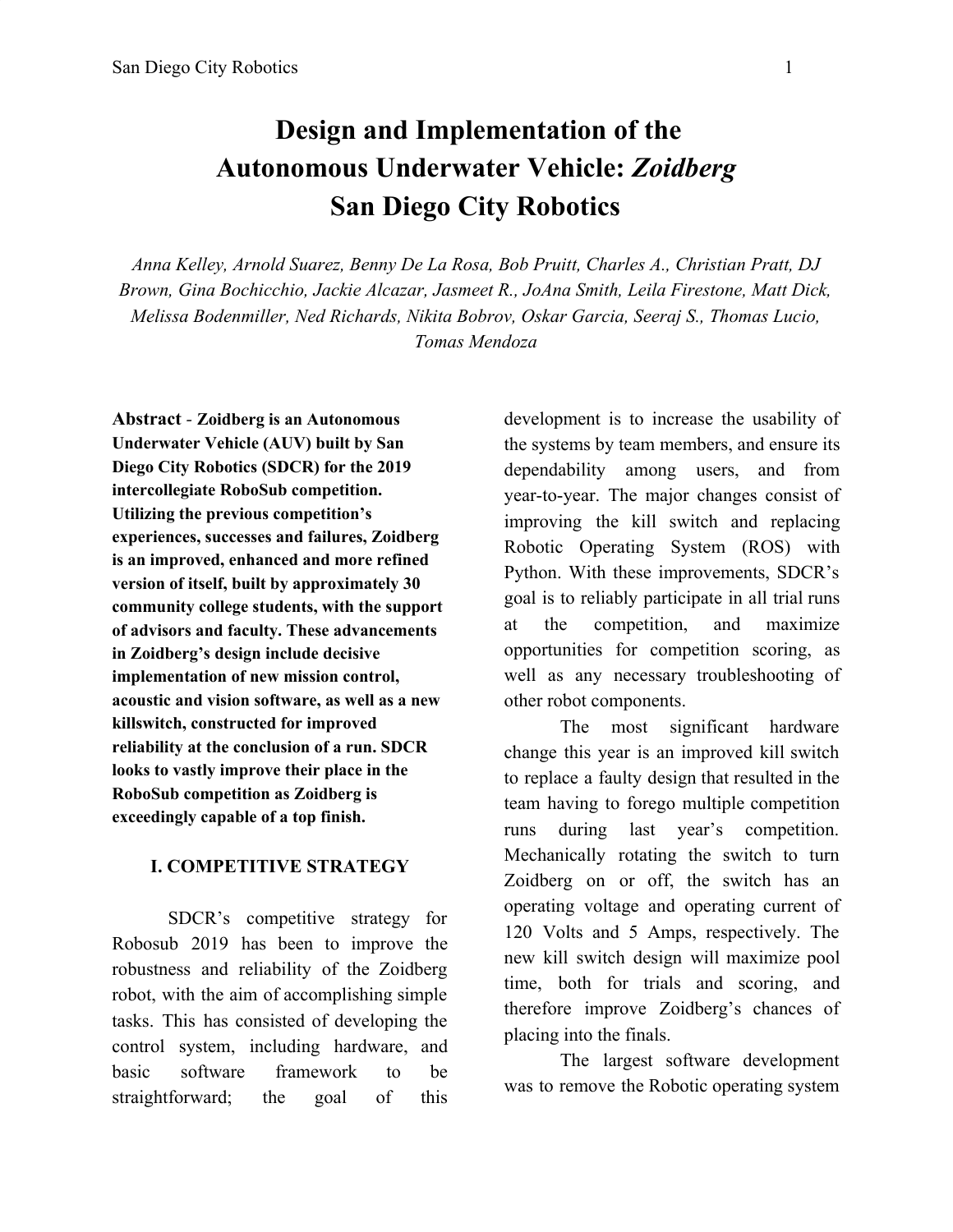(ROS) completely. Although ROS provides many powerful capabilities, it has required significant effort to install and learn; this is difficult to accomplish for instructors and users while there are other concurrent robot development and testing tasks. In the past, this has limited the software users and developers to a small core group, and made the software difficult for others.

This year's new software framework is written entirely in the open-source programming language Python. By focusing on a small subset of behaviors required for the competition, this development has focused on reliability. Since there are new team members every year, increasing the software framework's ease-of-use is important for ensuring its reliability, both among users and from year-to-year.

The development of the Python-based control system required a significant investment of team member time, but was made accessible to multiple users (including those specializing in other robot components). This development resulted in a software framework that is modular, so that the integrated robotic system can be evaluated based on its individual parts. This modular design ensures that robot testing can be conducted in a component-wise manner; this robust capability has allowed the team to better test the Zoidberg robot. An example of this is the ability of the vision team to bench-test ZED camera's depth sensing capability, which will be used to identify and touch the buoys in the competition. The modular software therefore also allows for parallel testing of robot

components, prior to full-integration during in-water testing.

In both improving the kill-switch and migrating the software framework from ROS to Python, we have prioritized reliability over complexity. This has allowed for significant improvements in our testing-capabilities, as well as increasing the participation of team members in control system and troubleshooting tasks. These changes have also led to greater in-water testing time during the year, and promise more reliable participation of the Zoidberg robot at all competition trials, and therefore greater opportunities for scoring.

#### **II. VEHICLE DESIGN**

#### A. Mechanical

A newly constructed killswitch was implemented for Zoidberg, relying on mechanical movement as opposed to exploiting magnetism for the previous killswitch. Resulting in further opportunities of increasing the AUV's reliability, Zoidberg will be capable of accessing and completing a broader range of tasks in this year's competition.

Newly designed torpedos were designed for Zoidberg specifically for the "Stake in the Heart" task, where the torpedos themselves are 3D printed, while 1.5 inch long PVC pipe serve as individual air tanks.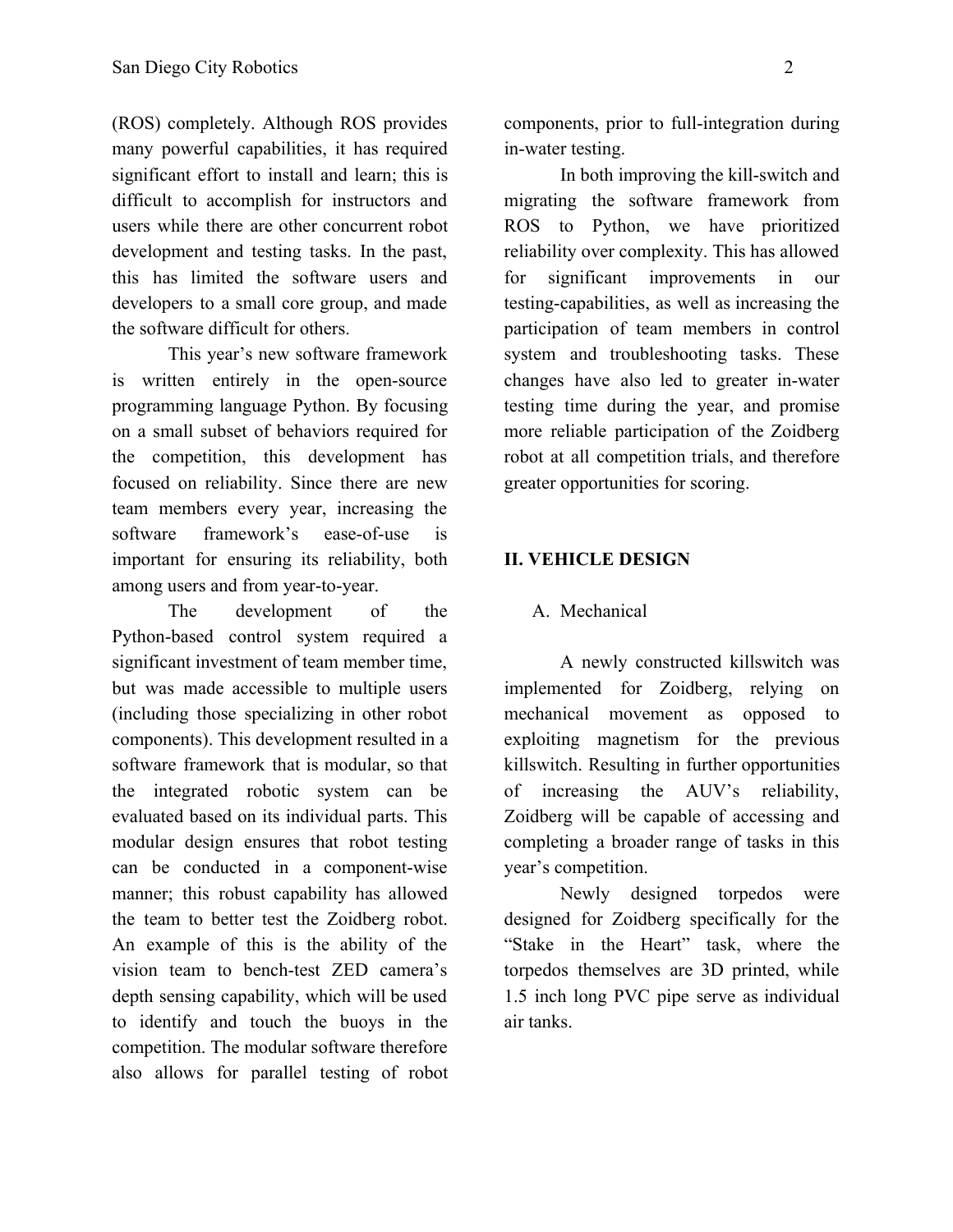#### B. Electrical

The majority of Zoidberg's electrical hardware was left the same for this year's competition due to proven success of the system last year. With the elimination of the hall effect kill switch, the electrical hardware was simplified, while the rest of its components had minimal modifications.

#### C. Software

All of Zoidberg's software is written in Python due to its efficiency, readability and effectiveness. For navigation and mission control, self sufficient code handles every process previously controlled by ROS; a huge step for Zoidberg, as independency and workflow was limited when working with ROS.

Zoidberg is stabilized underwater by the Pixhawk motor controller, which communicates with the onboard TX1 to fire the AUV's motors for particular movements. Pixhawk's main functionality resides in conjunction with drones for ArduSub [1].

Vision software utilizes the OpenCV computer vision library for Zoidberg's object detection algorithms. Written in Python, Zoidberg's vision proficiency provides a significant advantage during the competition, as the detection algorithms utilizing OpenCV's image analyzation functions supplies Zoidberg's mission control software with valuable information to make decisions. For a given task, the algorithms will examine every frame the ZED Camera captures and produce necessary coordinates for Zoidberg

to make informed and conclusive decisions whether to navigate through a gate *(fig 1)*, drive up to a specific monster and bump the buoy or where to fire a torpedo.



*Fig 1.* Navigating through a gate.

#### **III. EXPERIMENTAL RESULTS**

For the 2019 RoboSub competition, an opportunity arose for the team to consistently test Zoidberg in a water tank on San Diego City College's campus, approximately 4 feet long, 8 feet wide and 8 feet deep**,** a first in SDCR's time competing, as local swimming pools were the default medium of all testing. Zoidberg's software was tested extensively on the bench-top utilizing the ZED camera for capturing footage to further optimize vision's object detection algorithms.

#### **IV. ACKNOWLEDGEMENTS**

SDCR thanks all individual team members for consistently contributing your time, efforts and enthusiasm for this year's competition. We thank Gina Bochicchio, our faculty advisor for this semester, for her contributions. We also like to thank all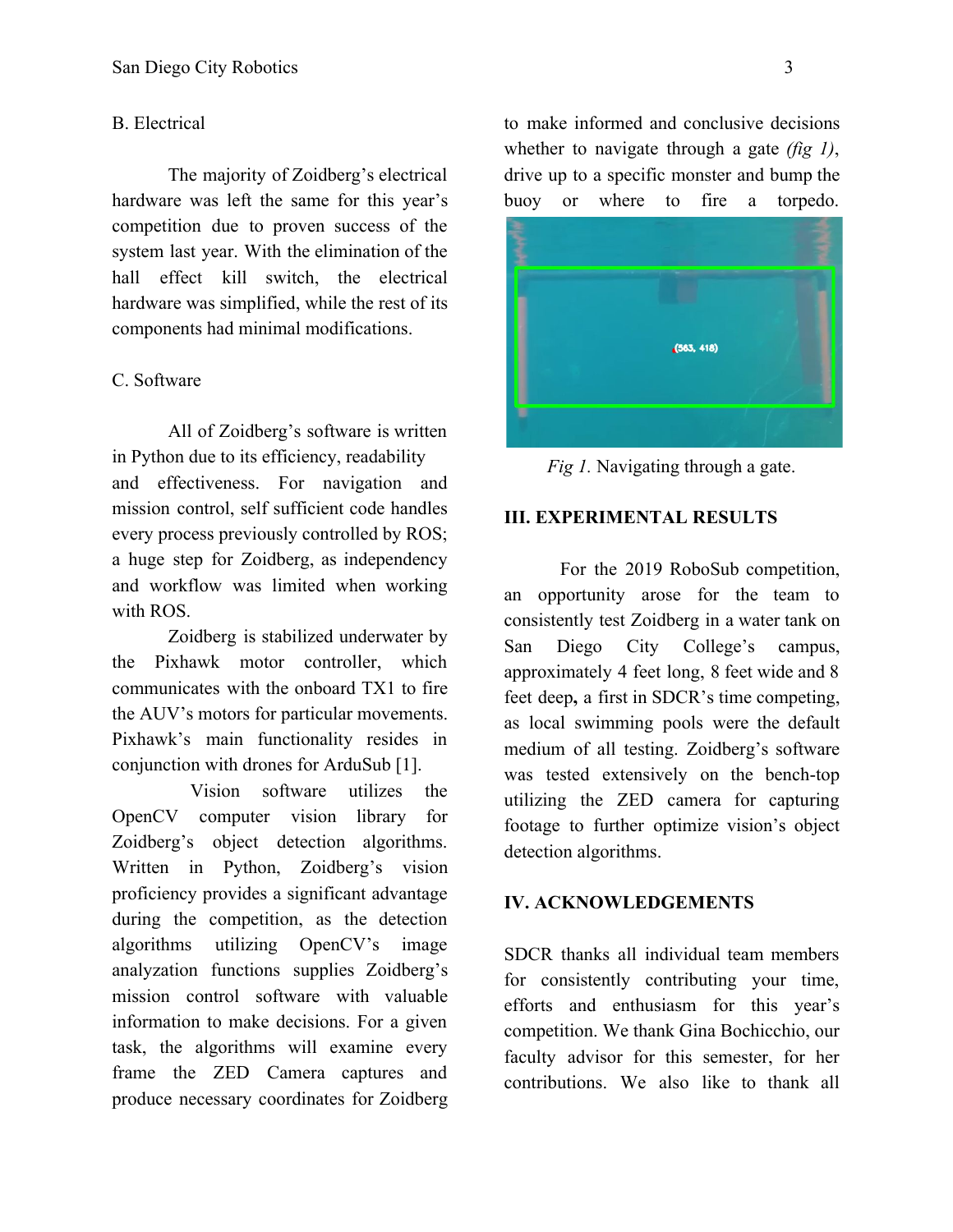previous SDCR club members for their continued and ongoing support. SDCR acknowledges all new-comers as they will receive the torch for next season to continue on with Zoidberg's quest to place first in the RoboSub competition.

### **V. REFERENCES**

[1] ArduPilot, "Pixhawk Overview", ArduPilot, [http://ardupilot.org/copter/docs/common-pix](http://ardupilot.org/copter/docs/common-pixhawk-overview.html) [hawk-overview.html](http://ardupilot.org/copter/docs/common-pixhawk-overview.html)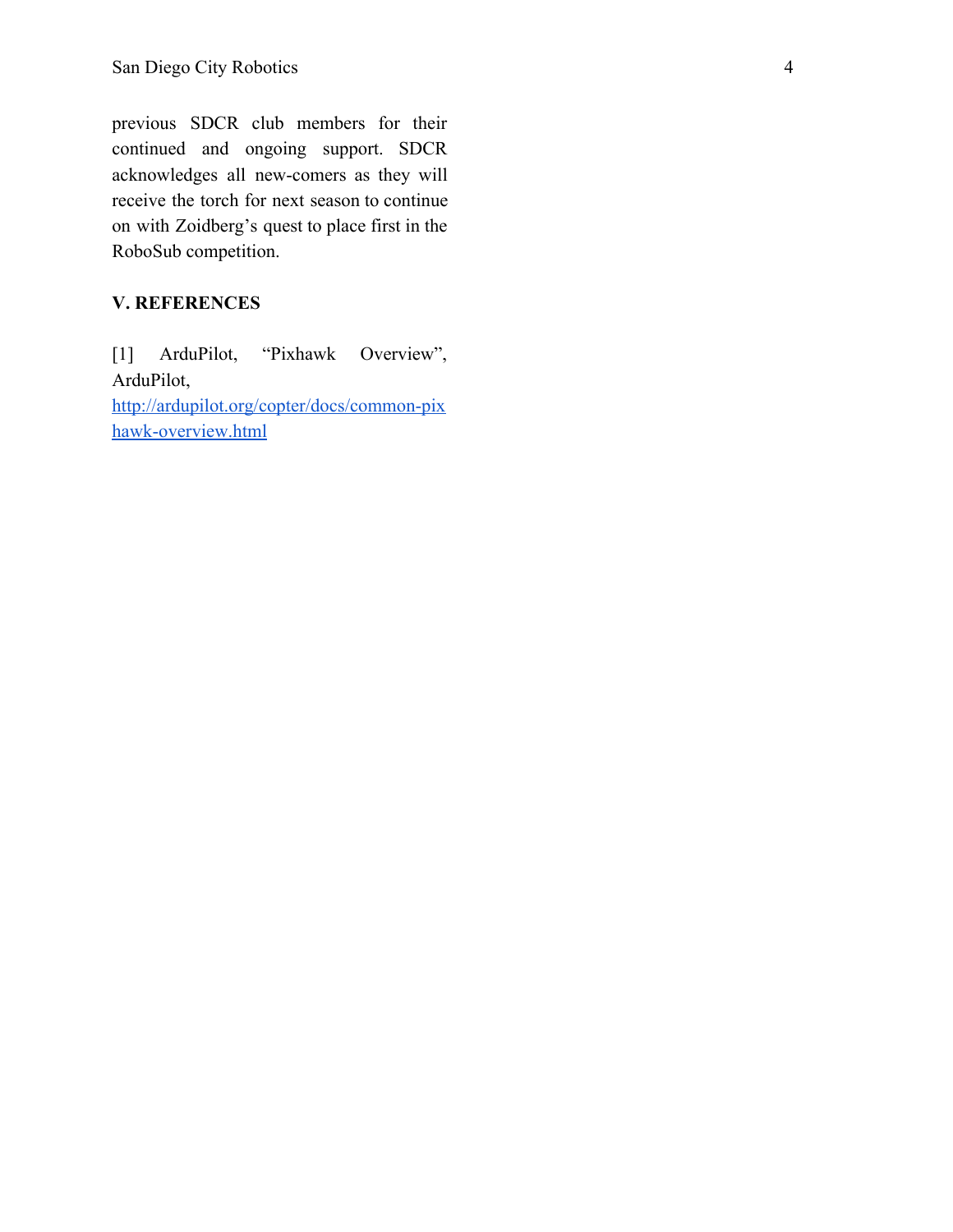# *Appendix A: Expectations*

| <b>Subjective Measures</b> |  |
|----------------------------|--|
|----------------------------|--|

|                                                     | <b>Maximum Points</b> | <b>Expected Points</b> | <b>Points Scored</b> |
|-----------------------------------------------------|-----------------------|------------------------|----------------------|
| <b>Utility of Team Website</b>                      | 50                    | 50                     |                      |
| <b>Technical Merit</b>                              | 150                   | 150                    |                      |
| <b>Written Style</b>                                | 50                    | 50                     |                      |
| <b>Capability for</b><br><b>Autonomous Behavior</b> | 100                   | 100                    |                      |
| <b>Creativity in System</b><br>Design               | 100                   | 80                     |                      |
| <b>Team Uniform</b>                                 | 10                    | 5                      |                      |
| <b>Team Video</b>                                   | 50                    | 50                     |                      |
| <b>Pre-Qualifying Video</b>                         | 100                   | 100                    |                      |
| <b>Discretionary Points</b>                         | 40                    | 40                     |                      |
| <b>Total</b>                                        | 650                   | 630                    |                      |

### **Performance Measures**

|                                           | <b>Maximum Points</b> | <b>Expected Points</b> | <b>Points Scored</b> |
|-------------------------------------------|-----------------------|------------------------|----------------------|
| Weight                                    | See Table 1 / Vehicle |                        |                      |
| Marker/Torpedo<br>overweight or size <10% | minus 500 / marker    |                        |                      |
| <b>Gate: Pass Through</b>                 | 100                   | 100                    |                      |
| <b>Gate: Maintain Fixed</b><br>Heading    | 150                   | 150                    |                      |
| <b>Gate: Coin Flip</b>                    | 300                   | 150                    |                      |
| Gate: Pass through 60%<br>section         | <b>200</b>            | 150                    |                      |
| Gate: Pass through 40%<br>section         | 400                   | 200                    |                      |
| <b>Gate: Style</b>                        | $+100$ (8x max)       | 100                    |                      |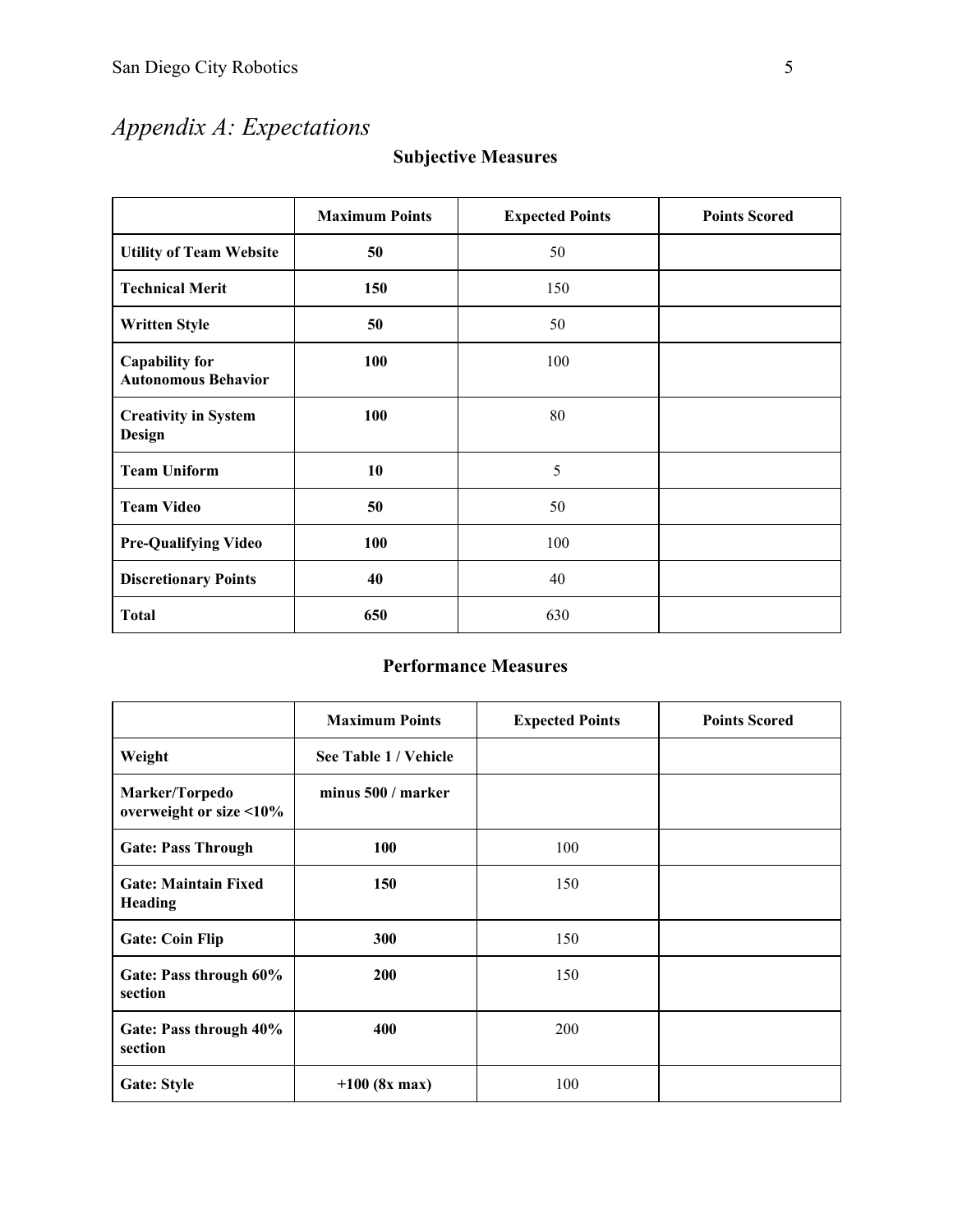| <b>Collect Pickup: Crucifix,</b><br>Garlie                               | 400 / object                         | $\boldsymbol{0}$ |  |
|--------------------------------------------------------------------------|--------------------------------------|------------------|--|
| Follow the "path" (2<br>total)                                           | $100/$ segment                       | $\boldsymbol{0}$ |  |
| <b>Slay Vampire: Any,</b><br>Called                                      | 300, 600                             | 600              |  |
| Drop Garlic: Open,<br><b>Closed</b>                                      | 700, 1000 / marker (2+<br>pickup)    | $\boldsymbol{0}$ |  |
| <b>Drop Garlic: Move Arm</b>                                             | 400                                  | $\boldsymbol{0}$ |  |
| <b>Stake through Heart:</b><br>Open Oval, Cover Oval,<br><b>Sm Heart</b> | 800, 1000, 1200 / torpedo<br>(max 2) | 800              |  |
| <b>Stake through Heart:</b><br><b>Move lever</b>                         | 400                                  | $\boldsymbol{0}$ |  |
| <b>Stake through Heart:</b><br><b>Bonus - Cover Oval, Sm</b><br>Heart    | 500                                  | $\boldsymbol{0}$ |  |
| <b>Expose to Sunlight:</b><br><b>Surface in Area</b>                     | 1000                                 | 500              |  |
| <b>Expose to Sunlight:</b><br><b>Surface in Object</b>                   | 400/object                           | $\boldsymbol{0}$ |  |
| <b>Expose to Sunlight:</b><br><b>Open Coffin</b>                         | 400                                  | $\boldsymbol{0}$ |  |
| <b>Expose to Sunlight:</b><br><b>Drop Coffin</b>                         | 200 / object (Crucifix<br>only)      | $\boldsymbol{0}$ |  |
| <b>Random Pinger first</b><br>task                                       | 500                                  | 500              |  |
| <b>Random Pinger second</b><br>task                                      | 1500                                 | 1500             |  |
| <b>Inter-vehicle</b><br>Communication                                    | 1000                                 | $\boldsymbol{0}$ |  |
| Finish the mission with<br>T minutes (whole +<br>fractional)             | <b>Tx100</b>                         | $\boldsymbol{0}$ |  |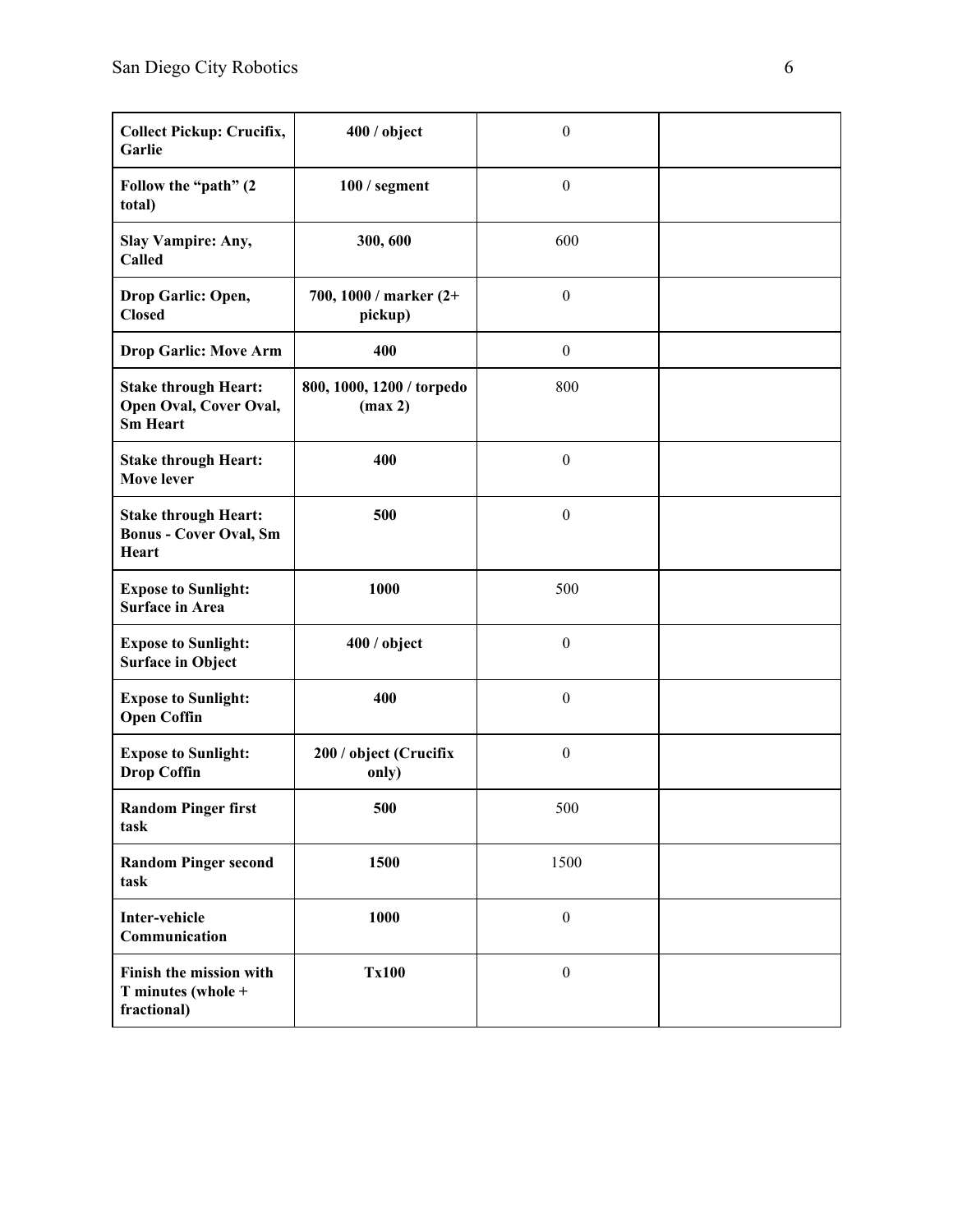# *Appendix B: Component Specifications*

| Component                                | <b>Vendor</b>       | Model/Type            | <b>Specs</b>                          | Cost (if new) |
|------------------------------------------|---------------------|-----------------------|---------------------------------------|---------------|
| <b>Buoyancy</b><br><b>Control</b>        |                     |                       |                                       |               |
| Frame                                    | Used                | Custom<br>Fabrication | <b>HDPE</b>                           |               |
| Waterproof<br><b>Housing</b>             | <b>BlueRobotics</b> | 6" Water Tight        | <b>Additional End</b><br>Caps         |               |
| Waterproof<br><b>Connectors</b>          | TE Connectivity     | Wet-Conn              | Mini                                  |               |
| <b>Thrusters</b>                         | <b>BlueRobotics</b> | <b>T200</b>           |                                       |               |
| <b>Motor Control</b>                     | <b>MRobotics</b>    | Rev <sub>2</sub>      |                                       |               |
| <b>High Level</b><br><b>Control</b>      |                     |                       |                                       |               |
| <b>Actuators</b>                         |                     |                       |                                       |               |
| <b>Propellers</b>                        |                     |                       |                                       |               |
| <b>Battery</b>                           | Turnenergy          | LiPo                  | 11.1 Vo, 5.5 A<br>Charging<br>Current |               |
| Converter                                |                     |                       |                                       |               |
| <b>Regulator</b>                         |                     |                       |                                       |               |
| <b>CPU</b>                               | NVidia              | Jetson TX1            |                                       |               |
| <b>Internal Comm</b><br><b>Network</b>   |                     |                       |                                       |               |
| <b>External Comm</b><br><b>Interface</b> | Serial              |                       |                                       |               |
| Programming<br>Language                  | Python              |                       |                                       |               |